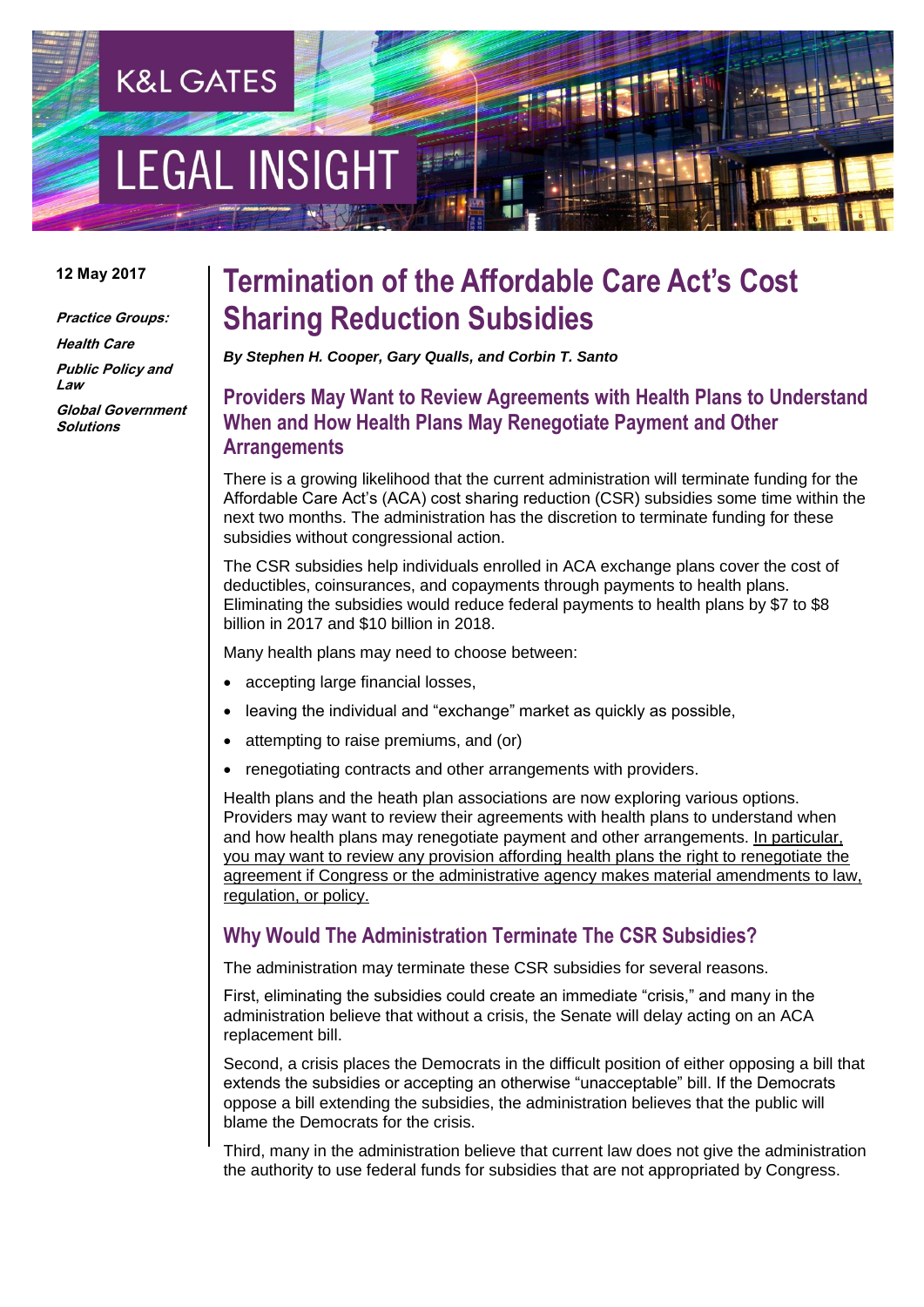## **Termination of the Affordable Care Act's Cost Sharing Reduction Subsidies**

### **Background**

In brief, the ACA provides low and moderate income individuals and families tax credits to cover some of the cost of premiums and CSR subsidies to cover some of the cost of deductibles, coinsurance, and copayments. Approximately 80 to 85 percent of those with coverage through an ACA exchange plan receive the benefit of the CSR subsidies. This percentage is slightly higher in states that have not taken advantage of the "Medicaid expansion" option, and slightly lower in states that have taken advantage of this option.

The ACA created the premium tax credits as an amendment to the tax code. As a result, Congress does not need to appropriate funds each fiscal year to "cover" the premium tax credits. In contrast, Congress authorized the administration to make CSR payments to health plans. However, an authorization to make a payment is contingent upon Congress appropriating funds on an annual basis to carry out the purposes of the authorization. And each year, since the implementation of the ACA, the Republican controlled Congress has explicitly refused to appropriate funds for the CSR subsidy.

In contrast, the Obama administration argued that the ACA implicitly appropriated funds for this purpose, making an annual appropriation of funds to cover the subsidies unnecessary.

The House of Representatives brought suit challenging these payments to health plans. On May 12, 2016, a federal judge ruled in favor of the House, noting that "Congress is the only source for such an appropriation and no public money can be spent without one." The Obama administration appealed the ruling. The current administration has not yet decided if it will continue to pursue the appeal or simply "moot" the case by terminating the payments.<sup>1</sup>

The fate of the CSR payments is still uncertain. However, based on comments from administration officials, it is becoming increasingly likely that the federal government will terminate these payments to health plans.

If you have any questions please call Gary Qualls or Stephen Cooper.

#### **Authors:**

#### **Stephen H. Cooper** Stephen.cooper@klgates.com

+1.202.661.3882

#### **Gary Qualls**

Gary.qualls@klgates.com +1.919.466.1182

#### **Corbin T. Santo**

1

Corbin.santo@klgates.com +1.202.778.9480

<sup>1</sup> United States House of Representatives v. Burwell, 185 F. Supp. 3d 165 (D.D.C. 2016). The court permitted the payments to continue pending appeal by the Obama Administration. Following the November election, the appeals court placed the case on hold allowing the incoming Trump Administration an opportunity to assess whether to continue the appeal. If the Administration decides to drop the appeal, the district court's decision finding the CSR payments unconstitutional would go into effect, potentially resulting in an immediate termination of these payments. The case has been renamed United States House of Representatives v. Price, Number 16-5202, in the U.S. Court of Appeals for the D.C. Circuit.